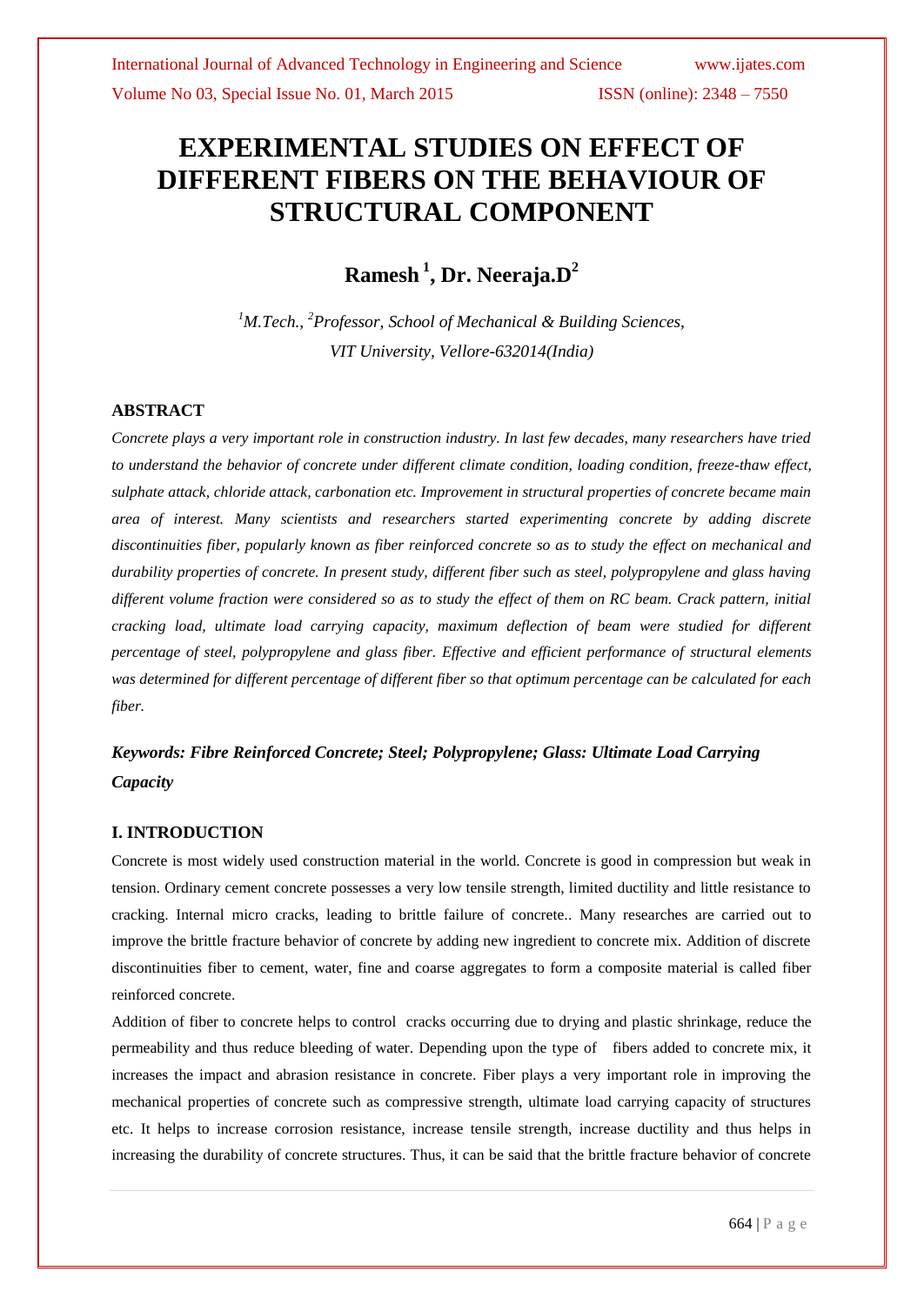is converted to ductile behavior to some extent by addition of fiber.The amount of fibers added to a concrete mix is expressed as a percentage of the total volume of the composite (concrete and fibers), termed "volume fraction".

In this paper, an experimental investigation is done to understand the effect of different volume fraction of different fiber like steel, polypropylene and glass on structural behavior of RC beam.





 **Crimped Steel Fibres Polypropylene Fibres E-Glass Fibres**

#### **II .EXPERIMENTAL STUDY**

Three point bending Tests were conducted on simply supported RC beams having different volume fraction to estimates the mechanical properties, load at initial crack, deflection of beam at various loading condition and finally ultimate load estimation.

#### **2.1 Material Properties, Mixes, Beams**

Concrete mixes were designed with the grades of compressive strength according to the Indian standards [IS 10262:2009 & IS 456:2000]. The mix were made of ordinary Portland cement 53grade, natural sand, crushed aggregate size below 12mm and potable water, (Normal strength concrete, NSC). The NSC mix proportion by weight of cement, fine aggregates, coarse aggregates and water were taken as 1:1.87:3.37:0.42. andsuperplasticizer 1% adopted in mix. The same mix proportion was adopted for different fiber. Volume fraction of steel fiber added was 0.5%, 1% and 1.5% in concrete mix. Volume fraction of polypropylene fiber was 0.2%, 0.4% and 0.6%. Volume fraction of glass fiber was 0.3%, 0.6% and 1.0 %. The specimen preparation was strictly controlled to minimize the scatter in the test results. The NSC specimens were demoulded after 1 day and cured in a water tank at ambient temperature for 28 days. RC beams of 100x200 mm in cross section and length 1 m were casted and tested to estimate initial crack load and ultimate load carrying capacity. Figure a, b and c represent the casted RC beams with different volume fraction of steel, polypropylene and glass fibre as specified above respectively.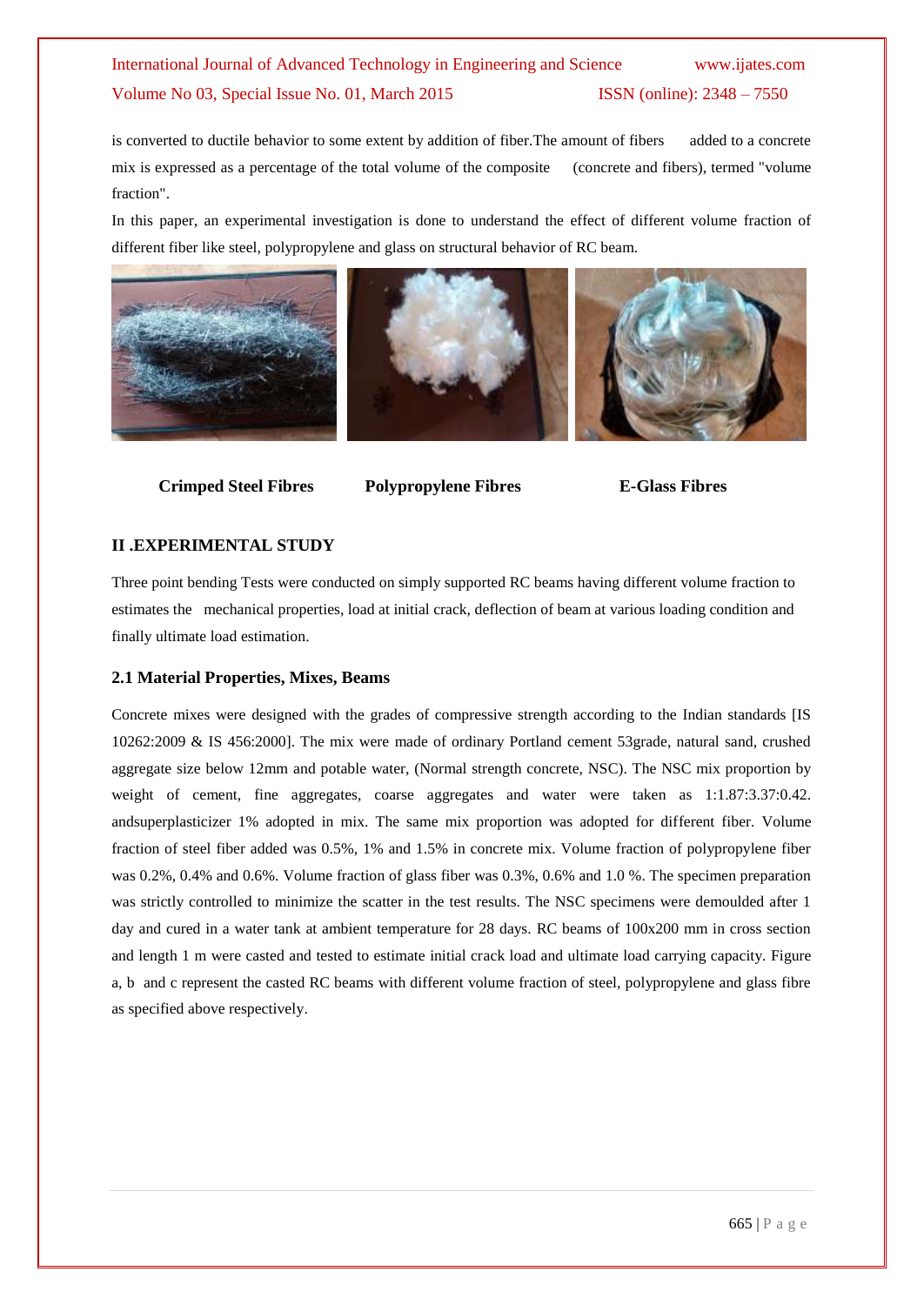

**Fig** a



 **Fig b**





 **Fig d**

**Figure 1:RC beam casted with different volume fraction of fiber(a) steel fiber (b) polypropylene fiber(c)E Glass fibre(d)Rc Beam with no fibre.**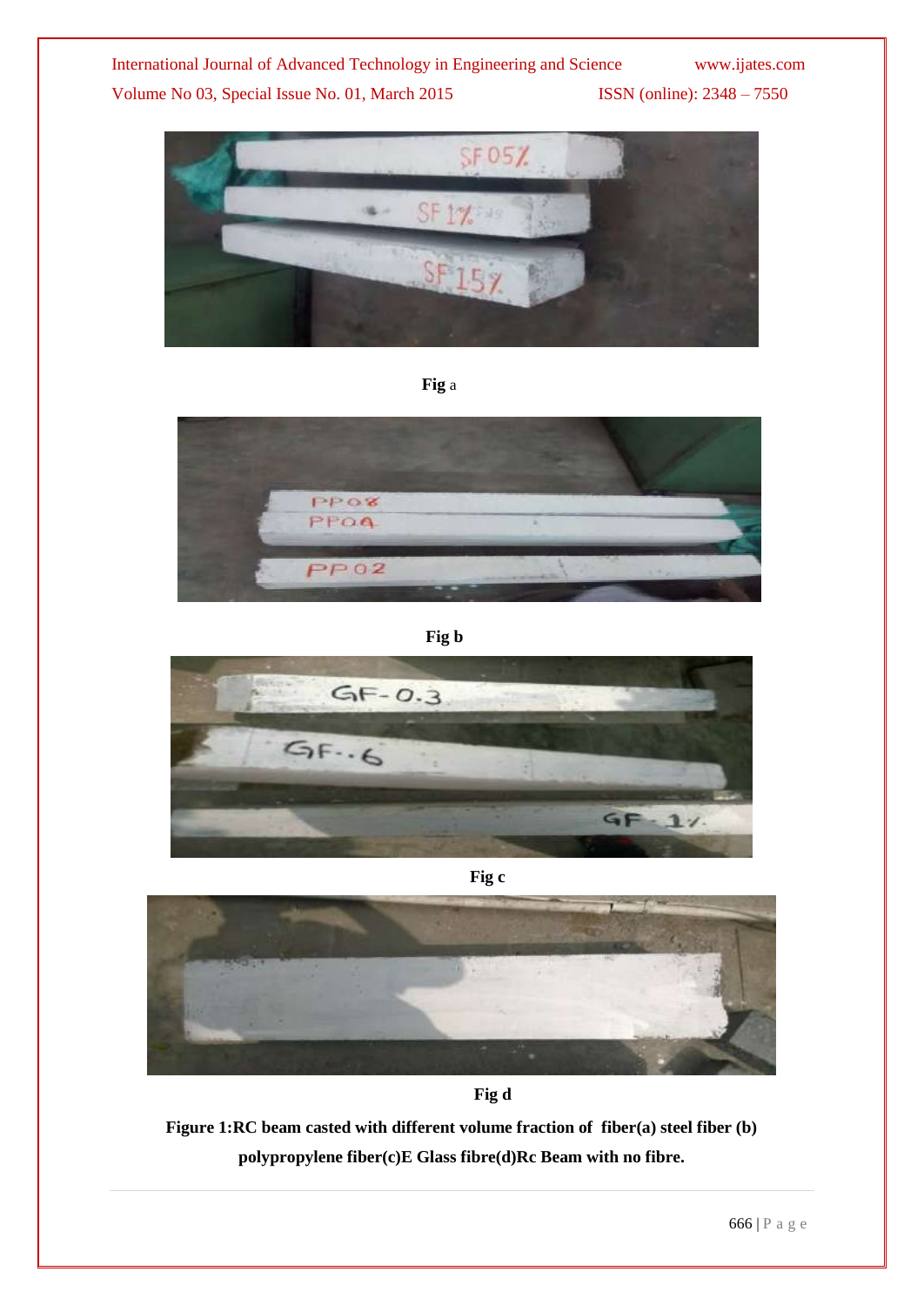| Materials              | Density<br>(kg/m3) | Length<br>(mm) | Diameter<br>(mm) | Tensile<br>Strength<br>(Mpa) |
|------------------------|--------------------|----------------|------------------|------------------------------|
| <b>Steel Fibre</b>     | 900                | 12             | 0.038            | 330-414                      |
| Polypropylene<br>Fibre | 7900               | 50             | 1.0              | 850                          |
| <b>E-Glass Fibre</b>   | 2540-2600          | 12             | 0.007            | 3445                         |

#### **Table 1: Fibres properties**

#### **III EXPERIMENTAL SETUP AND TEST PROCEDURES**

RC beams were simply supported over a clear span of 0.99m and tested under three point bending, as shown in figure 2. Figure 2 represent the experimental setup for testing of RC beam under three point bending. Figure 3 shows the Universal Testing Machine, which was used for testing all the specimen without and with fiber RC beams. Figure 4 shows the arrangement of strain gauge under the loading point which is centre, for estimating the centre deflection of the RC beam under incremental load at centre of specimen in three point bending. The load is applied in incremental order of 5kN. The corresponding deflection was noted down as well as the crack pattern was observed for understanding the characteristic behavior change in RC beam under different volume fraction. Estimation of load at initial crack for all specimen as well as ultimate load carrying capacity was determined.



**Figure 2.Experimental setup for testing of RC beam under three point bending**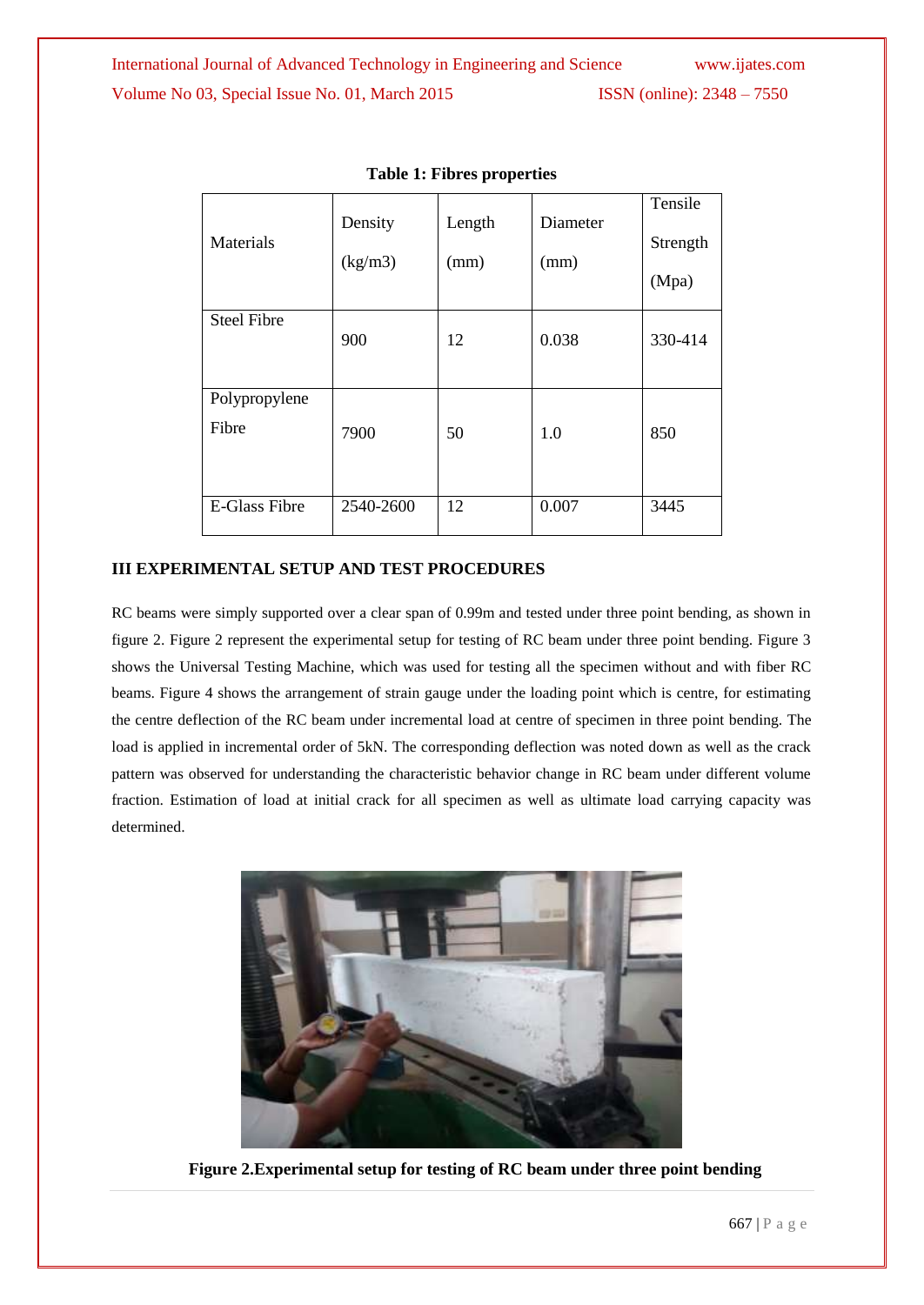

**Figure 3.Experimental setup of Strain gauge at centre of RC beam**



**Figure 4:UTM used for testing all specimen.**

#### **IV RESULTS AND DISCUSSION**

In this study, RC beams having different volume fraction of steel, polypropylene and glass fibers were tested to understand the behavior on mechanical properties of beams with respect to controlled beam. The study was conducted to estimate increase in ultimate load carrying capacity and study of crack pattern of beam under same fiber but different percentage. The initial cracking load for controlled beam is 20kN and ultimate load carrying capacity is 50kN. Table 2 represents the initial cracking load for different volume fraction for steel, Polypropylene and glass fiber. It can be seen that there is no proper relationship with increase in fiber percentage and cracking load. Also table 2 gives us the ultimate load carrying capacity, and it can be observed that load carrying capacity increased with increased in steel fiber percentage from 0.5 % to 1.5% but opposite relationship is observed in case of polypropylene fiber , decrease in load carrying capacity. And in case of glass fiber, ultimate load increases and then decrease with increase in volume fraction.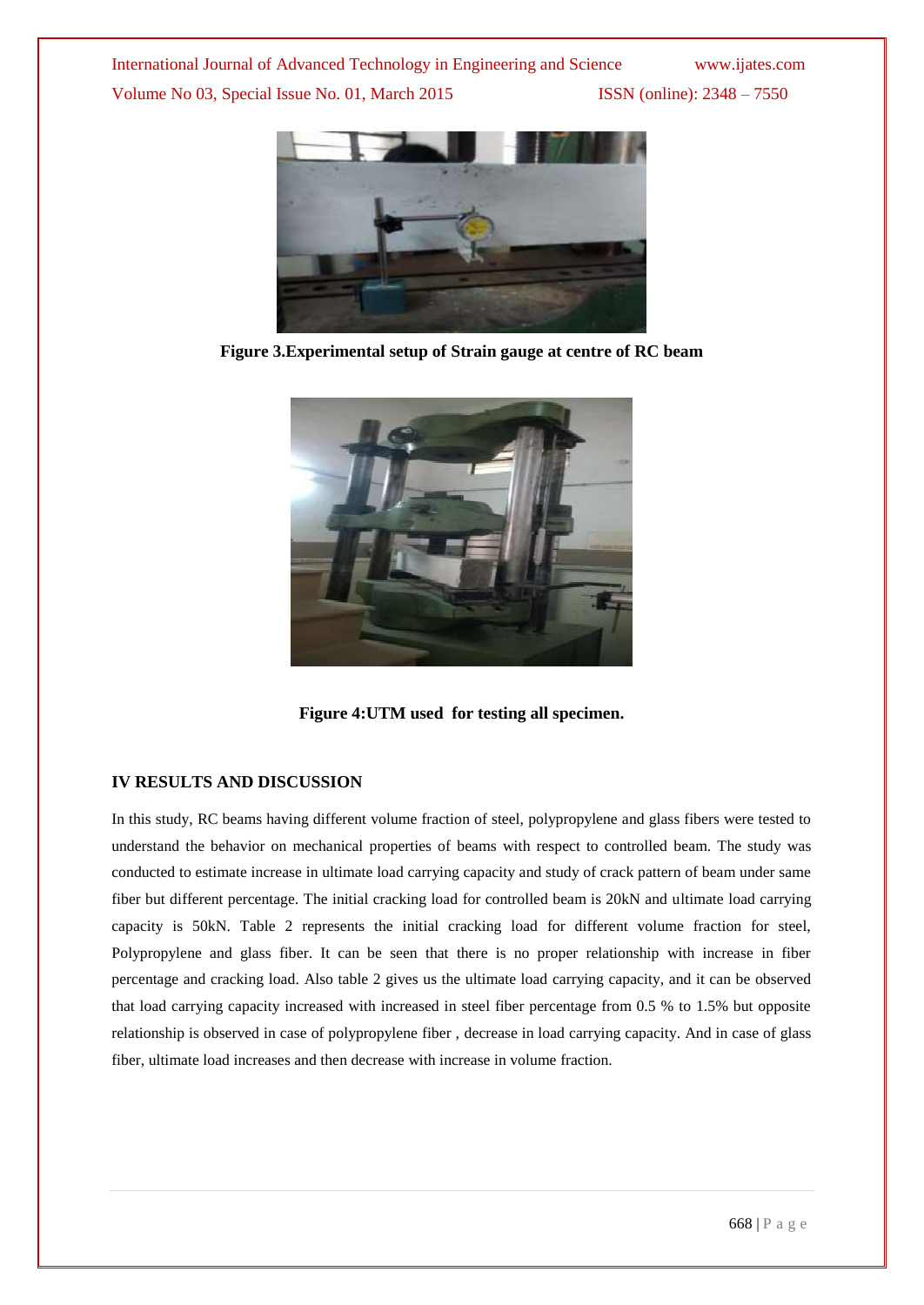| Type of fiber | Volume       | Initial  | Ultimate |
|---------------|--------------|----------|----------|
|               | fraction of  | Cracking | Load(kN) |
|               | $fiber(\% )$ | Load(kN) |          |
| <b>Steel</b>  | 0.5          | 35       | 59.4     |
|               | $\mathbf{1}$ | 30       | 61.4     |
|               | 1.5          | 30       | 65.24    |
| Polypropylene | 0.2          | 22       | 64.1     |
|               | 0.4          | 26       | 60       |
|               | 0.6          | 21       | 59       |
| Glass         | 0.3          | 23       | 54       |
|               | 0.6          | 24       | 55       |
|               | $\mathbf{1}$ | 21       | 51       |

#### **Table 2: Initial and ultimate load for different fibers**

Figure 5 represents the crack pattern in controlled RC beam. Figure 6 represents the crack pattern in RC beam consisting of different volume fraction of steel fiber. Figure 7 represents the crack pattern in RC beam consisting of different volume fraction of polypropylene fiber. Figure 8 represents the crack pattern in RC beam consisting of different volume fraction of glass fiber. It can be seen that number of crack reduced with increase in percentage of fiber content in RC beam. Crack pattern and crack propagation depends on many factor like tensile strength of RC beams, crack arresting properties (bridging action) which mainly depends on distribution and orientation of fiber present in beam, and also on bonding properties of fiber with cement matrix in concrete. The variation in initial cracking load in fiber reinforced concrete beam with respect to controlled beam for different fiber such as steel, polypropylene and glass are presented in figure 7, 8 and 9 respectively. The percentage increases in ultimate load carrying capacity in fiber reinforced concrete beam with respect to controlled RC beam for different fiber are plotted in figure 10, 11 and 12 for steel , polypropylene and glass fiber respectively



**Figure 5:Cracked ControlledBeam**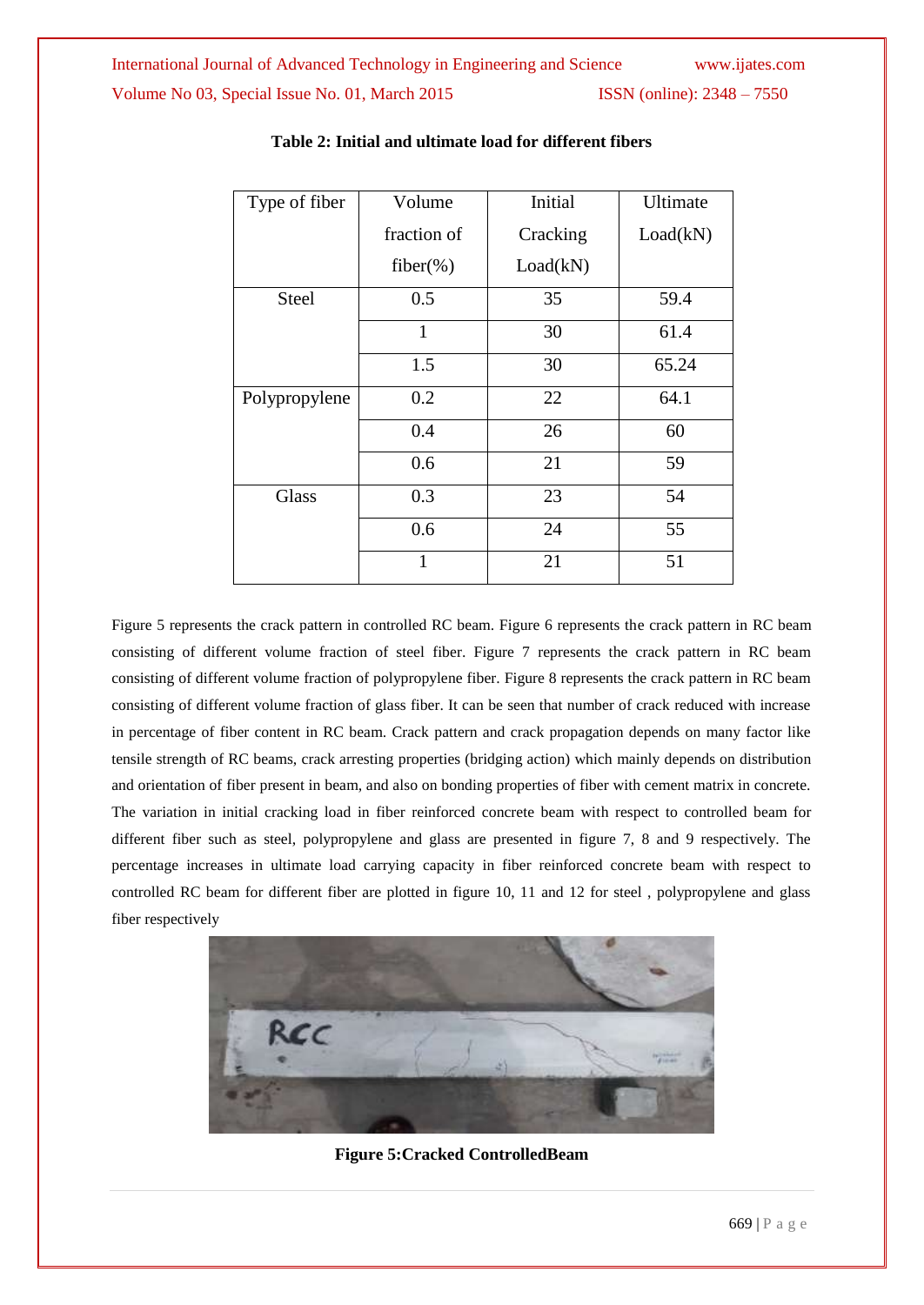

**Figure 6: Cracked Steel Fibe**



**Figure 7:Cracked Polyproylene Fiber Reinforced Beam**

| $4.5 + 1.0$ |  |
|-------------|--|
| G.F.0.61    |  |
| 5.50.31     |  |

**Figure 8:Cracked Glass Fiber Reinforced Beam**



**Figure 7: Variation of Initial Cracking Load in Steel Fiber Reinforced Beam.**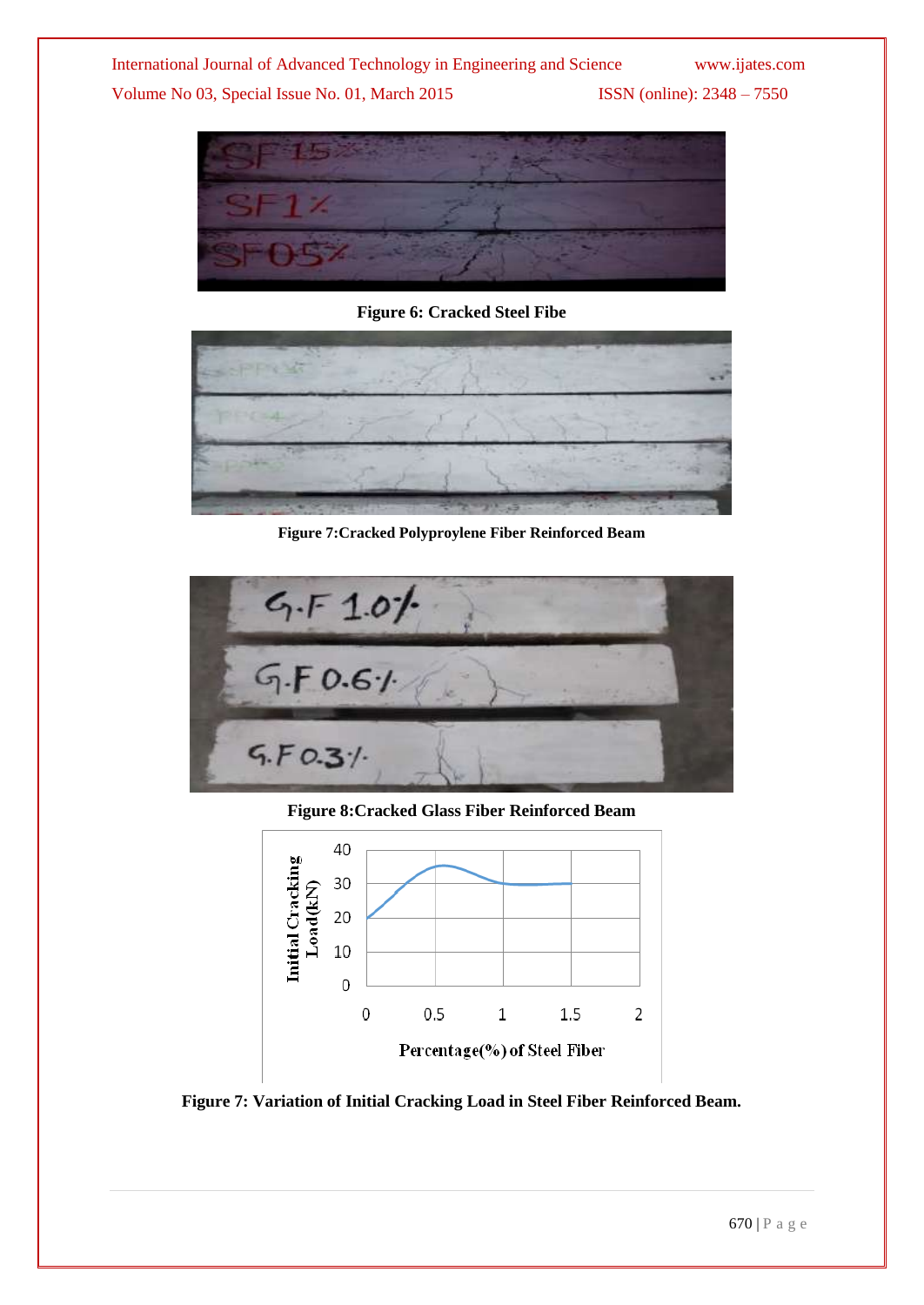

**Figure 8: Variation of Initial Cracking Load in Polypropylene Fiber Reinforced Beam**



**Figure 9: Variation of Initial Cracking Load in Glass Fiber Reinforced Beam**



**Figure 10: Percentage Variation in Ultimate Load Carrying capacity in Steel Fiber Reinforced Beam**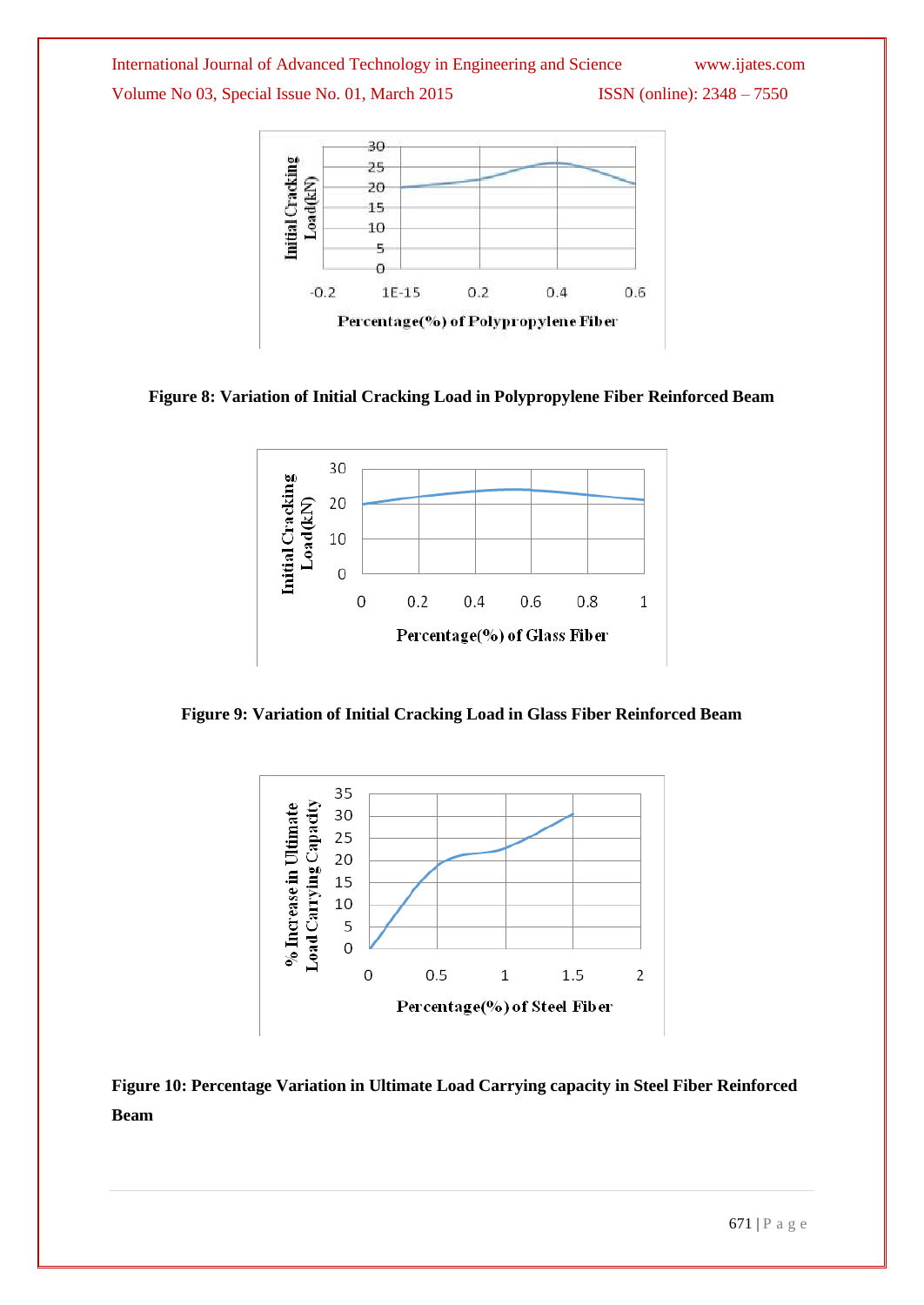

## **Figure 11: Percentage Variation in Ultimate Load Carrying capacity in Polypropylene Fiber Reinforced Beam**



## **Figure 12: Percentage Variation in Ultimate Load Carrying capacity in Glass Fiber Reinforced Beam**

#### **V CONCLUSION**

The experimental investigation has been undertaken to study the structural behavior of the RC beams with different fiber like steel , polypropylene and glass. Based on the results obtained, following conclusions can be drawn:

1. It can be observed that fiber reinforced concrete beam perform much better as compared to NSC beam in term of initial cracking load, ultimate load carrying capacity etc. Thus, it can be concluded that fiber reinforced beam helps to improvise the structural behavior such as tensile strength, converting brittle fracture behavior of concrete to ductile fracture behavior, ductility, flexural stiffness, toughness etc.

2. As the initial cracking load for steel fiber is much higher than controlled beam, polypropylene and glass fiber reinforced beam, it can be said that steel fiber are good in arresting the crack formation in RC beam as steel fiber are more good in improving the tensile strength and help in bonding the ingredient of concrete together for much higher load as compared to polypropylene and glass fiber. So, it can be concluded that bridging action of steel is much better than other two fibers.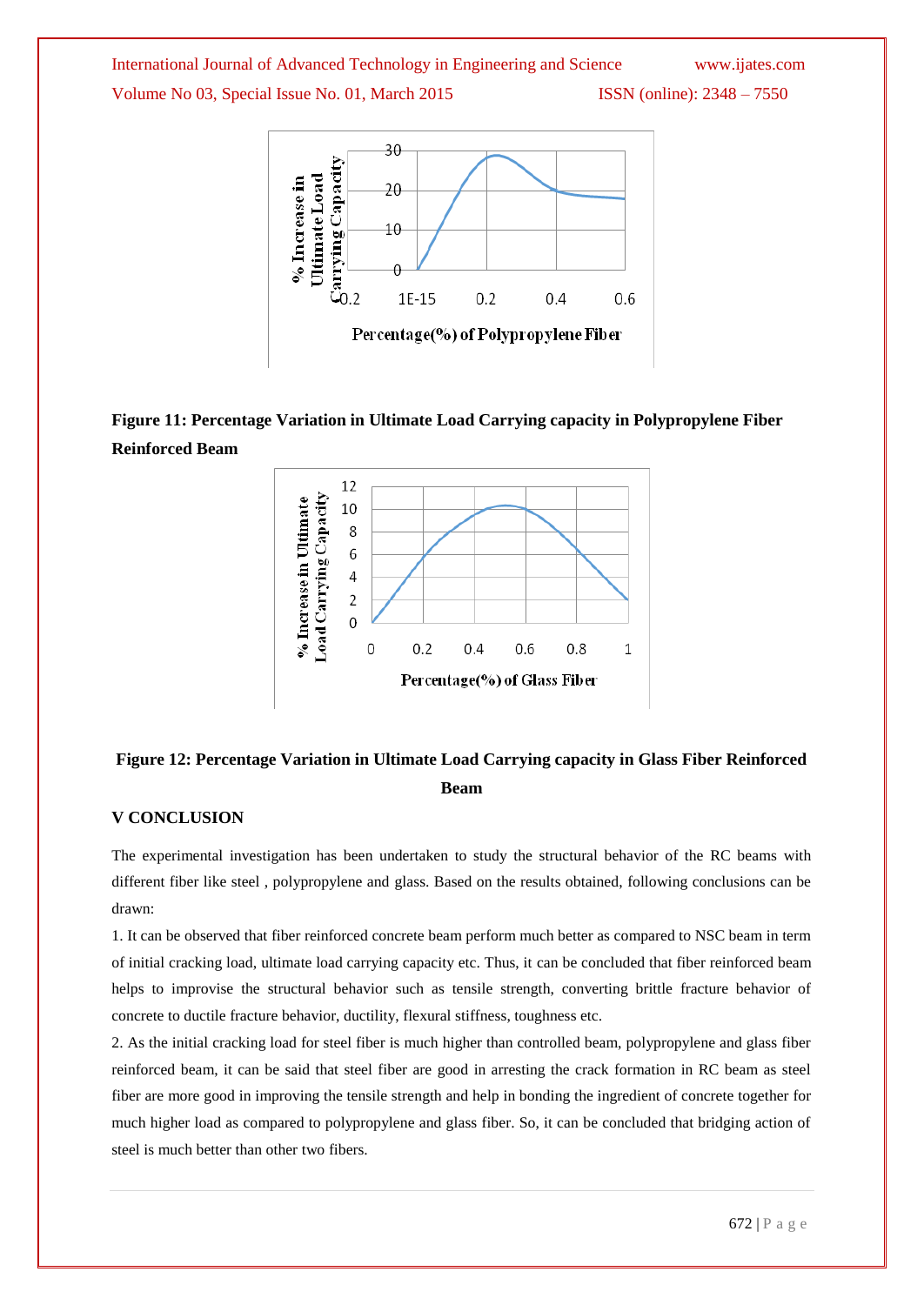3. There is variation in initial cracking load with different volume fraction of different fiber. This is because of the aspect ratio of different fiber used and the distribution and orientation of fiber throughout the RC beam. 0.5%, 0.4% and 0.6 % volume fraction of steel, Polypropylene and glass fiber give maximum initial cracking load respectively.

- It can be observed that increase in percentage of steel fibers there is increase in ultimate load carrying capacity. These is because, increase in volume fraction increase the tensile strength i.e. converting brittle behavior of concrete into ductile behavior. Steel fiber helps in arresting the crack and they are more effective in bridging the crack and thus beam perform better with increased in percentage from 0.5% to 1.5%. It can be seen that there is 30.48% increase in ultimate load carrying capacity when 1.5% volume fraction of steel fiber were present in RC beam.
- It can be observed that load carrying capacity increased and then decreased in polypropylene fiber. There is 30 % increase in initial cracking load for 0.4% volume fraction of polypropylene fiber. 0.2% of polypropylene fiber give maximum load carrying capacity 64.1kN. Thus, it can be concluded from above result that optimum percentage of polypropylene fiber which should be used is appropriately in range of 0.2% to 0.4%.
- 3.It can be observed that load carrying capacity increased and then decreased in glass fiber. There is 20 % increase in initial cracking load as well as we get maximum load carrying capacity as 55kN for 0.6% volume fraction of glass fiber. Thus, it can be concluded from above result that optimum percentage of glass fiber which should be used is appropriately 0.6%.
- With increase in percentage of fiber in RC beam, it can be observed that crack width and crack opening has reduced as well as crack propagation inside the beam has reduced, thus improving the behavior of beam such as by increasing the initial cracking load ,tensile strength . Ultimate load carrying capacity of beam and ductility.
- It can be concluded that volume fraction , aspect ratio ,distribution and orientation of fibres play a very important role in bridging effect, deflection of beam, crack width , crack propagation, initial cracking load and ultimate load carrying capacity.

Thus, we can conclude from the above study that steel fiber having volume fraction of 0.5% steel fiber give maximum initial cracking load and 1.5% of steel fiber give maximum ultimate load. So, steel fiber reinforced concrete beam give good performance as compared to other fiber. The optimum percentage of different fibers to get effective and efficient performance of structural element was determined in the above study

#### **VI ACKNOWLEDGEMENT**

The authors are thankful to the staff of Structural Engineering Lab and of VIT University for the co-operation and suggestions provided during the investigations.